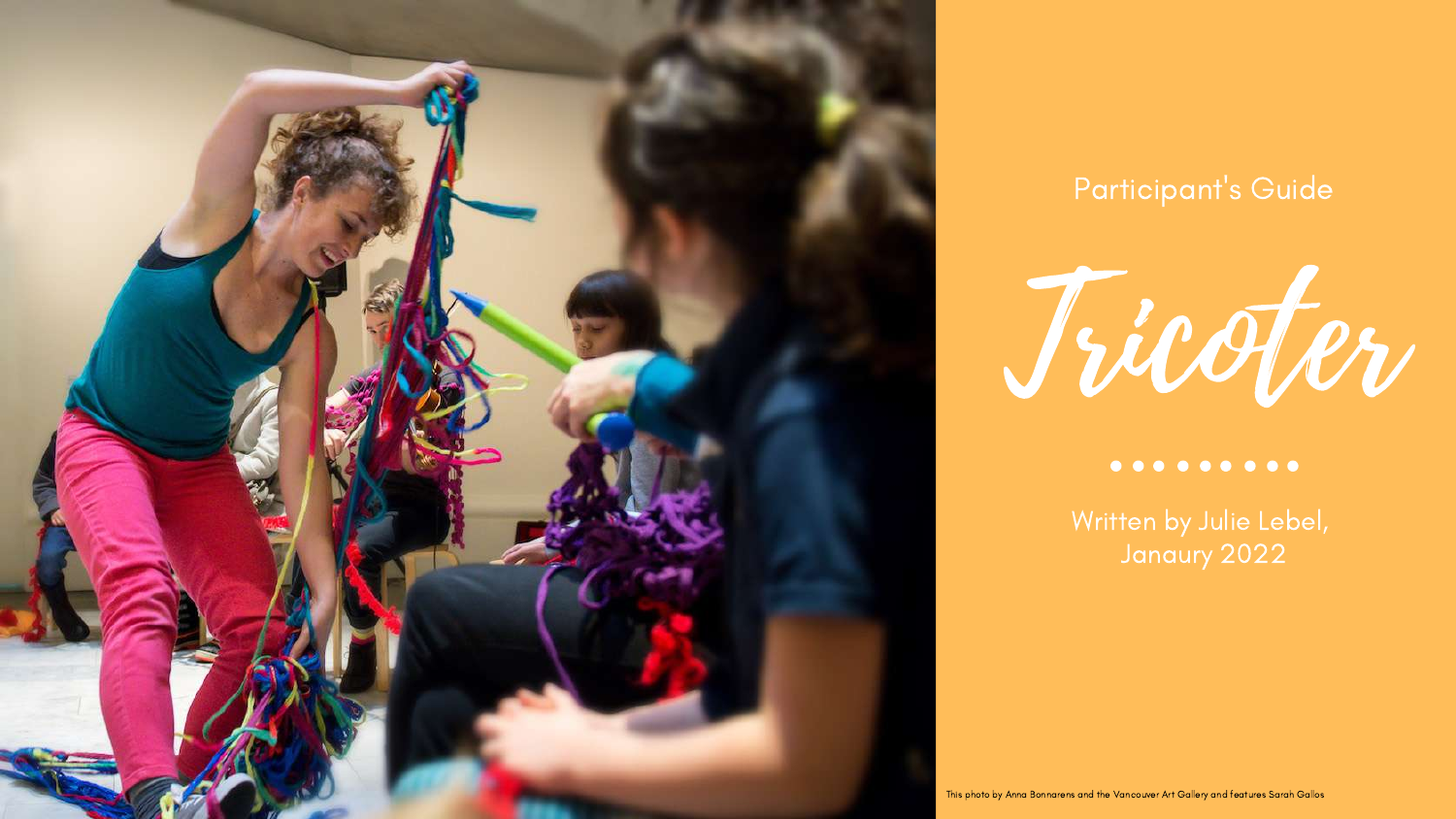

Tricoter is...

Tricoter means "knitting" in French - try pronouncing "tree-ko-tay".

Tricoter re-creates the spirit of a knitting circle. The dance winds and unwinds through and around the public who are arranged in the round. Yarn is integrated into the [choreography](https://vimeo.com/229487232) and weaves an architecture that links public and place to the dancer.

### Watch the teaser here: <https://vimeo.com/649720449>

While dancing, the yarn gets tangled in a large knot of bright colours and the memories that knitting occupy in our own family history re-emerge. We experience Tricoter through play, curiosity, and exploration of belonging to a community.

This photo is by Durga Jane Rajah and features Anne Cooper and Sarah Gallos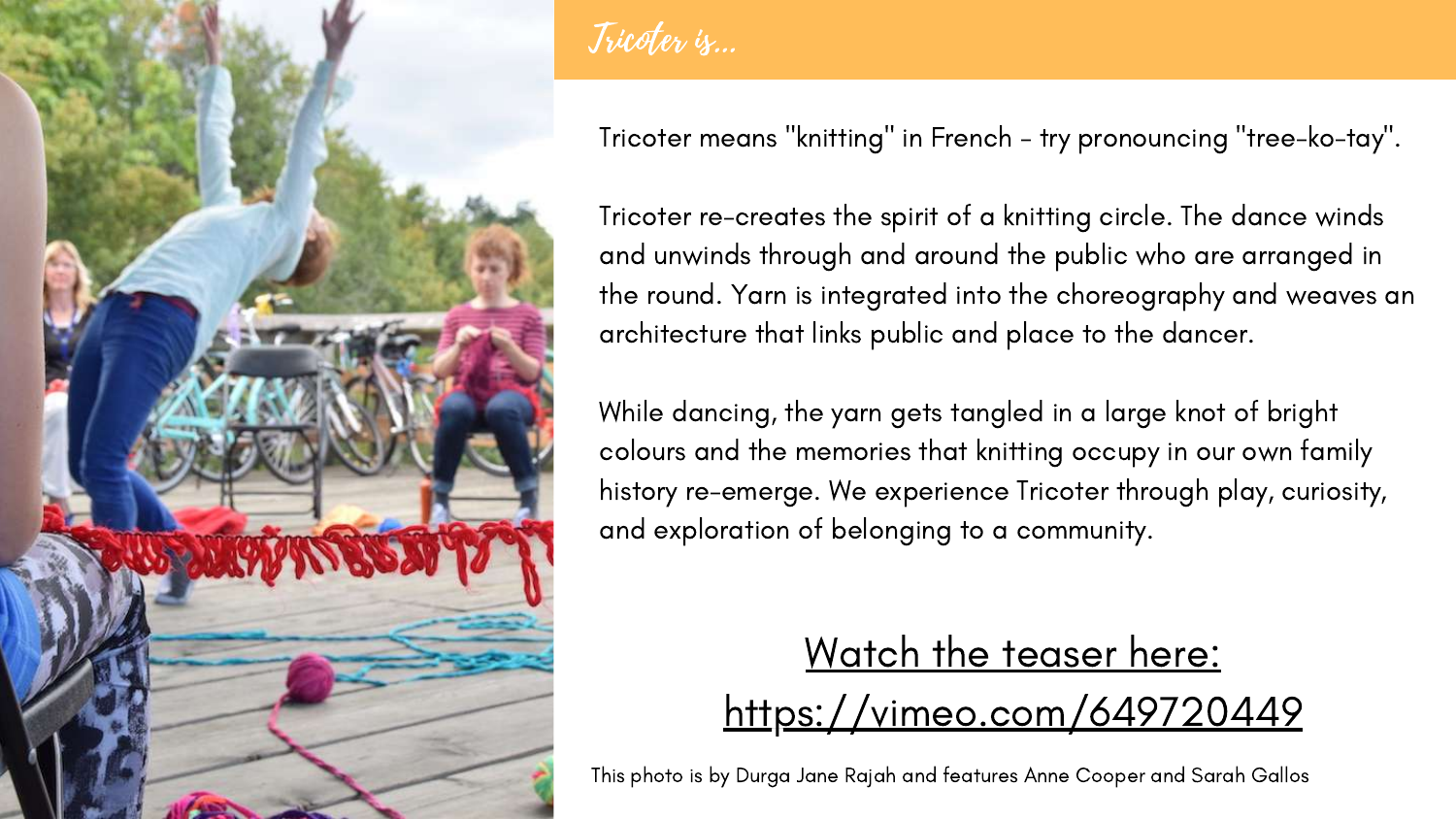

How to play in Tricoter

Audience members are invited to sit in the round and are greeted by the host and welcomed by a short poem written by Jennifer Wickham and wonderful music is played by the violinist.

Everyone watches the short dance and music performance,

During the performance, the dancer will ask a few audience

- 
- Babies are invited to sit on their adult.
- which is about 15 minutes long.
- dance for a moment.
- movement games inspired by Tricoter.

members to hold some yarn to create a structure in which she will

After this brief discussion, everyone is invited to join in a few

Let's discover this wonderful imaginary world, together.

This photo is by the WeeFestival in Toronto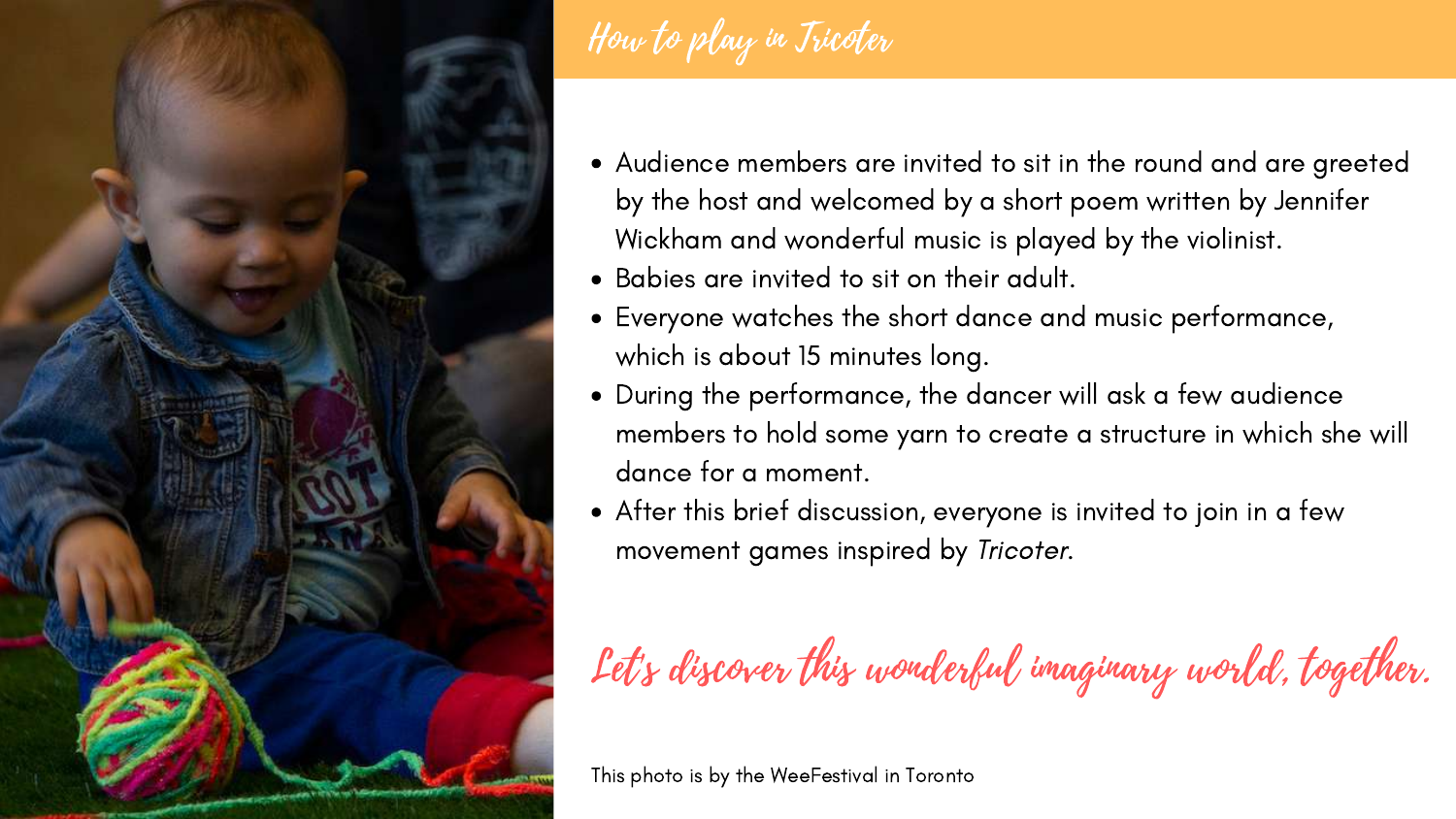

# A few playful suggestions

Make a pompom: Making a colourful pompom with yarn around the hand is a fun activity for children as young as 3 years old with the support of an adult. There are lots of tutorials on the internet. Here is a [suggested](https://www.youtube.com/watch?v=zFaE3aivc5w) link. Try tying your pompom to a tree!

**Draw with yarn:** On a table or on the floor, us yarn to draw. This is a great introduction to the continuous line drawing technique.

**Pathways:** The "pathways" is a concept of creative dance curriculum and a fundamental element of dance.

Using the yarn, draw a pathway on the floor with waves, loops

- and angles.
- 
- 
- 

Line up at one end. Follow the pathway like a tightrope walker. Add challenges! Try balancing and changing levels and directions: backwards, sideways, low and on tippy toes, etc. It is delightful when we add music, it' s like a dance!

This photo and drawing is by Julie Lebel

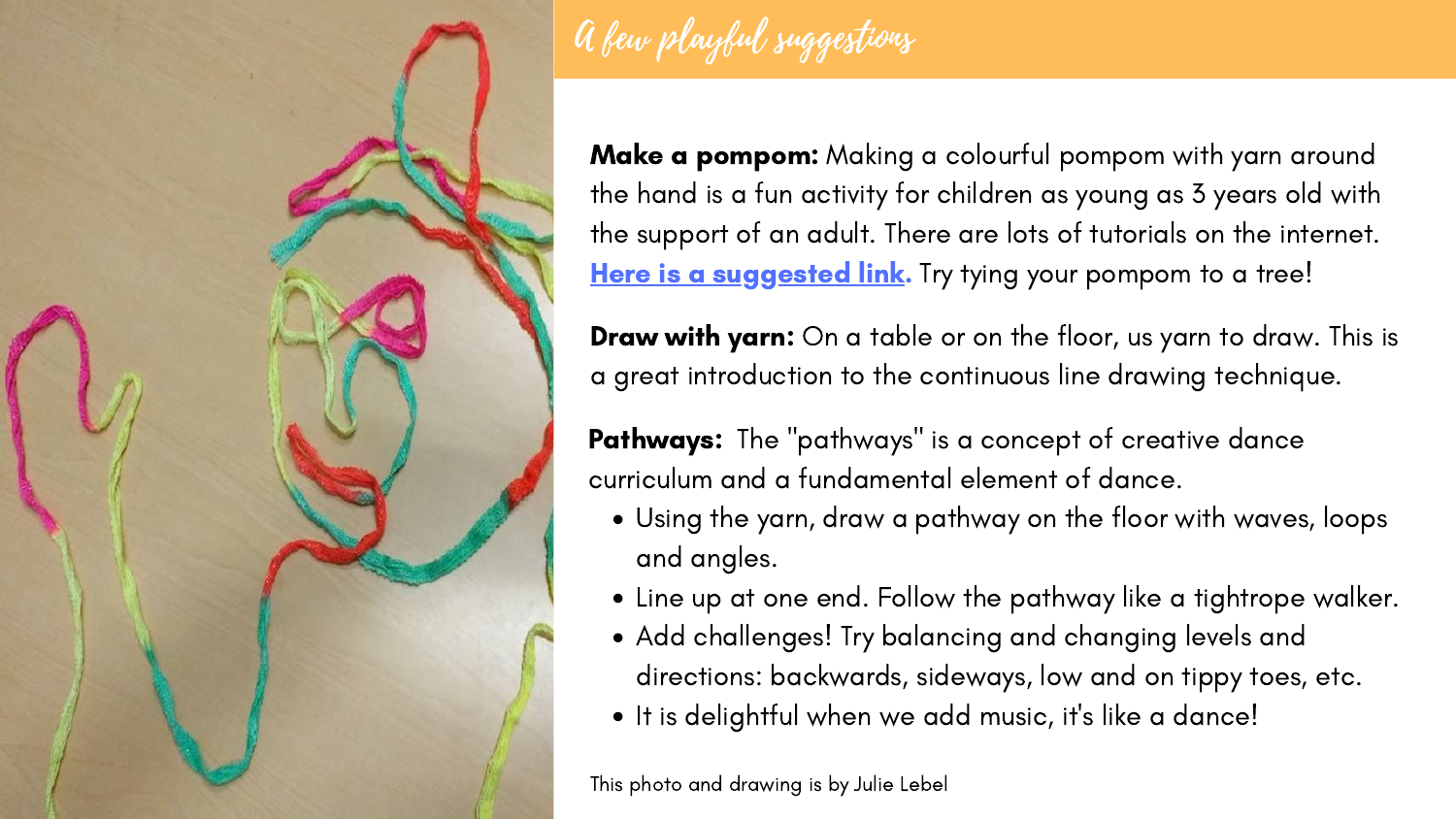

Inspiration

**Tricoter** is inspired by our relationship to yarn, and the people who knit for us or the people we knit for. It connects us. Yarn and knitting is related to our bodies in many different ways. We wear knitted clothes, it warms-up our bodies in the winter time. We find delight in the mix of colours and patterns and can feel yarn and knitted pieces with our sense of touch.

In Québec, we have an expression : "tricoté serré". It refers to a well connected community. The performance invites that feel of togetherness in many ways.

This work was created in close [collaboration](https://dancersgroup.org/2012/05/the-first-steps-luna-dance-institute/) with Vancouver set designer Diane Park. Diane is the master mind behind the choice of colours and textures so that they pop and feel irresistible to the eye and the sense of touch.

This photo is by Vanessa Fortin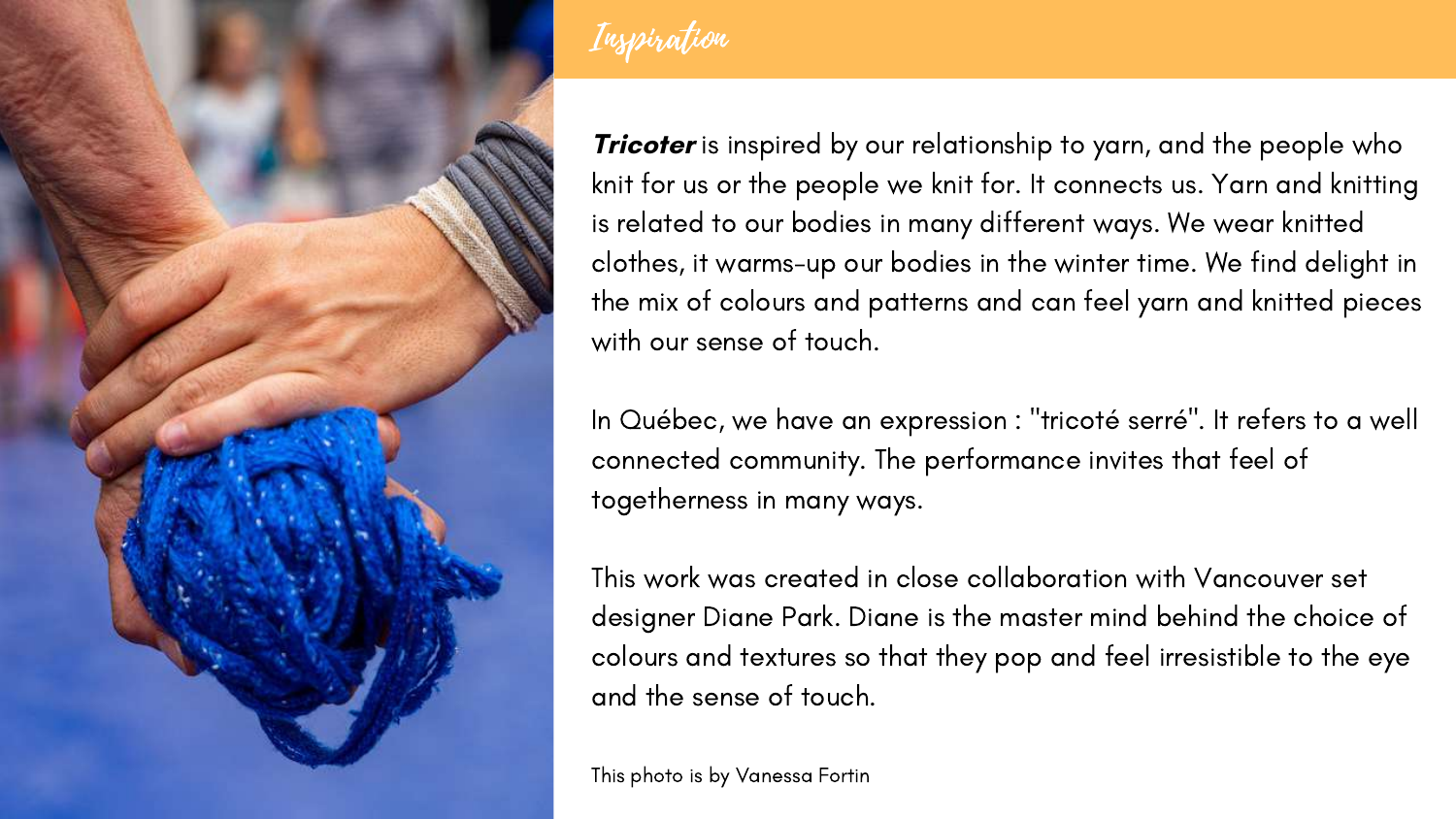

#### Creative team

Julie Lebel - Artistic direction & choreography Elliot Vaughan - Music composition Diane Park - Set design Jo Leslie - Dramaturgy support

Created in collaboration with dancers: Anne Cooper and Sarah Gallos

- 
- 
- 
- Dancers: Sarah Gallos, Isabelle Kirouac, Katie Wertz, Miriam Colvin, Marie-Pier Gilbert; Liane Thériault; Meredith Kalaman and Liliane Moussa, Phylicia Browne, James Valin, Maria Fernanda Riano, Peggy
- Musicians: Robin Lough, Clara Rose, Anna Atkinson, Lana Tomlin,
- Poem: Jennifer Wickham, Cas Yikh member of the Gidimt' en Clan of the Wet' suwet' en people and translated in French by Naomi Fontaine,

Leung and Geneviève Lauzon. Jennifer Thiessen, Meredith Bates, Tara Rajah. auteure Innue.

The photo on the left is by Diane Park and features Peggy Leung and Carolina Bergonzoni. The photo on the right is by Vanessa Fortin and features Liane Thériault.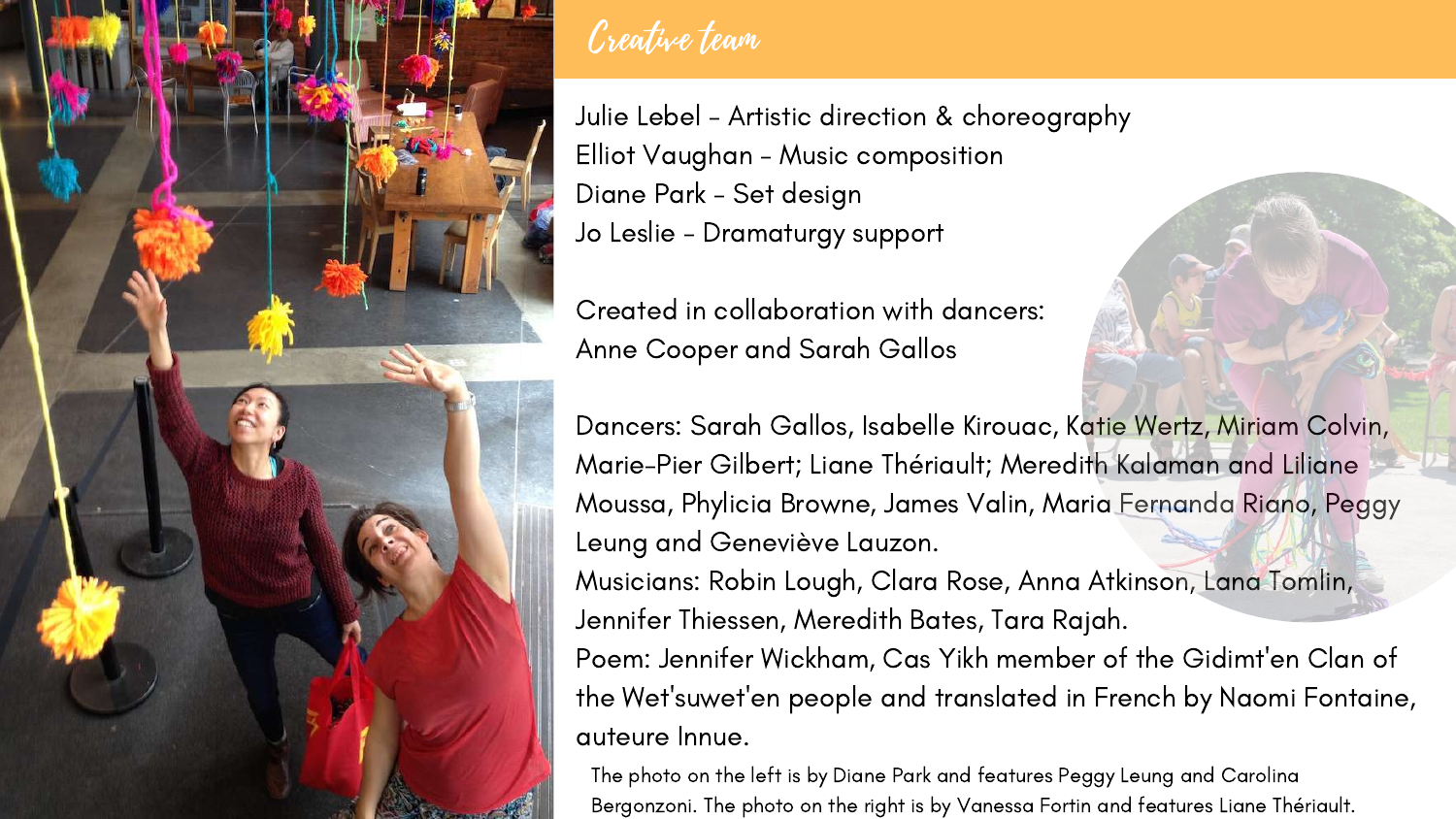

## Special thanks

Tricoter was premiered at the Skampede Festival in Victoria in 2016. We are very grateful for their support. It has been presented over 75 times all over Canada, including in the NWT! A warm thank you to all the festivals and organizations that have

- welcomed us in their communities.
- 
- 

Thank you to the Dance Centre in Vancouver for their in-kind donation of studio time in the early days of creation.

Thanks to the Roundhouse Community Arts Centre for welcoming Yarn-Around, a community engaged project spun from Tricoter.

# <https://foolishoperations.org/>

Tricoter was created on the ancestral and unceded territory of the Musqueam, Squamish and Tsleil-Waututh. We are humbled by this history and grateful for our use of this land.

This photo is by Julie Lebel and features Isabelle Kirouac